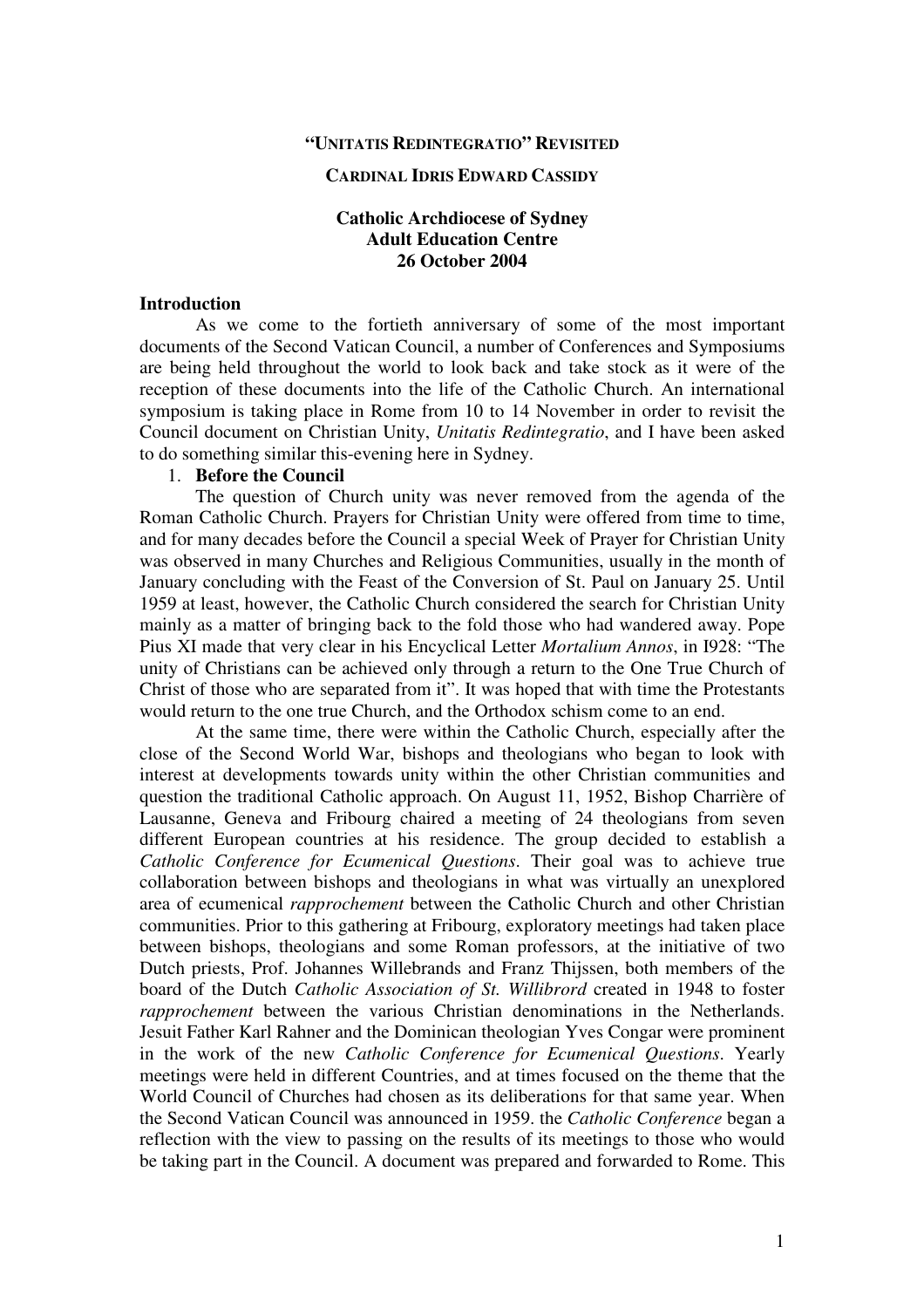document was eventually taken up by the Secretariat for Christian Unity, of which Willebrands was appointed Secretary, and incorporated into the documents that the Secretariat presented to the Council. Several of the suggestions made by the Conference can be found in the Council Decree.

It is interesting to note that Pope John XXIII chose to announce his intention of calling an ecumenical council precisely on January 25, 1959 at the close of the Week of Prayer for Christian Unity in the Basilica of St. Paul Outside the Walls. In making this announcement, the Pope declared that he wanted "an Ecumenical Council for the whole Church". He declared that he would "invite the separated Communities to seek again that unity for which so many souls are longing in these days throughout the world".

## 2. **The Second Vatican Council**

When Pope John XXIII was chosen by the College of Cardinals to succeed Pope Pius XII, it was generally thought that the Church would have an elderly leader to fill in for a short time until a younger man might be chosen – a Pope of transition. Instead they had chosen a man who in just a few short years, under the certain inspiration of the Holy Spirit, would call a general Council of the Bishops from all over the world to bring the Church "up to date" by seeking to interpret "the signs of the times".

I have no doubt but that the election of Pope John XXIII and his decision to call the Council were the work of the Holy Spirit. The Council began its work with the traditional "Veni Creator", and immediately things began to happen. Those who had carefully planned the programme to be followed suddenly witnessed the Holy Spirit at work and a process began that was the bring about – always under the guidance of the Holy Spirit – a great renewal in the Church: in its own self-understanding; in its liturgy; in the relationship of the members of the Church one to another; in the Catholic Church's attitude to other Christians, to other Religions, to the Jewish people, to the world.

## **3. Christian Unity**

Pope John XXIII expected the Council to make a significant contribution to the Ecumenical Movement – which was of course already a part of the agenda of the other Christian Churches and Communities. The document that was eventually approved –*Unitatis Redintegratio* –, developed greatly during the Council discussions from the first text to the final, approved version. Several texts were in fact prepared, discussed and amended (about 1000 changes and recommendations were submitted in the process), before the Council Fathers voted almost unanimously on November  $20<sup>th</sup>$ , 1964 (just forty years ago), to approve their final version of *Unitatis Redintegratio (The Restoration of Unity)*.

Let us now recall some of the fundamental statements of that document, so as to illustrate how the Holy Spirit had brought the universal Catholic Church to a new understanding of Christian Unity.

# *Catholic Principles of Ecumenism*

It does not take long to discover the fundamental change that the Decree on Ecumenism is seeking to bring to the Catholic understanding of the relationship with the other Christian communities. *Unitatis Redintegratio* states at once that "the Restoration of unity among all Christians is one of the principal concerns of the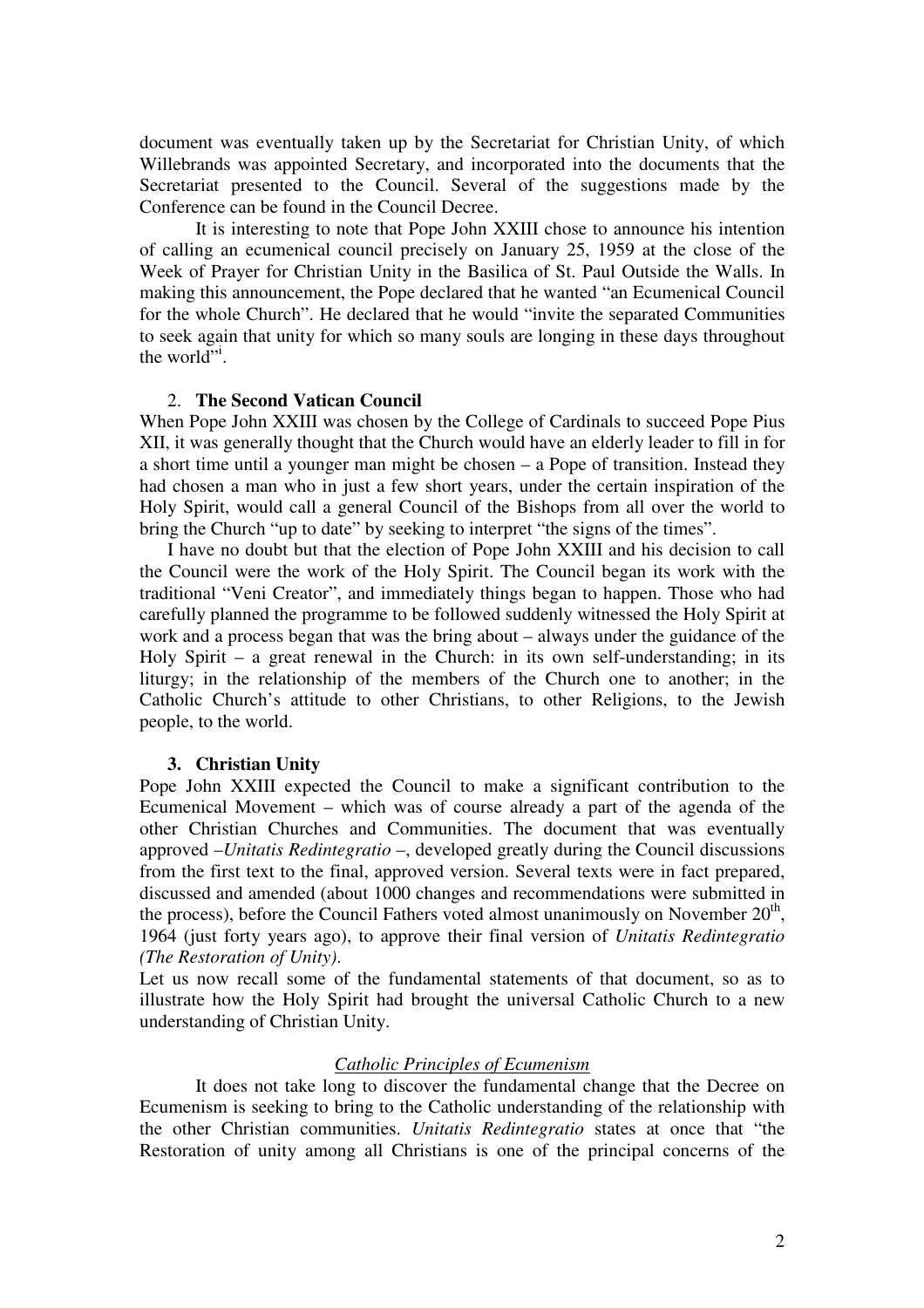Second Vatican Council" (UR, 1). Reading the signs of the times, the Council Fathers have come to see that "division among Christians openly contradicts the will of Christ, scandalizes the world, and damages the holy cause of preaching of the Gospel to every creature" (UR, 1). This was a radical change indeed from Pope Pius XI's Encyclical *Mortalium Annos*.

In a clear and radical departure from pre-Council teaching, the Council presents the ecumenical movement as being "fostered by the grace of the Holy Spirit" (UR, 1), and desires in this document "to set before all Catholics the ways and means by which they too can respond to this grace and to this divine call" (UR, 1).

While the Council clearly teaches that there is only one Church of God, the Decree on Ecumenism acknowledges that "often enough men of both sides were to blame" (UR, 3) for the rifts that occurred in the course of centuries, impeding full communion between the Catholic Church and other large communities of Christians. Children born into those communities today are not to be accused of the sin involved in separation, but to be embraced as brothers with respect and affection.

Later on, in the Encyclical Letter *Ut Unum Sint* On Commitment to Ecumenism 1995, Pope John Paul II presents "brotherhood rediscovered" as one of the principal fruits of the on-going ecumenical dialogue. He states that the "universal brotherhood of Christians" has become a firm ecumenical conviction. It was the Second Vatican Council that opened the way to this understanding by referring to other Christians as "brothers" and pointing out that this was not just a polite expression, "for men who believe in Christ and have been truly baptised are in communion with the Catholic Church even though this communion is imperfect" (UR, 3). Despite the differences that exist between them and the Catholic Church, "it remains true that all who have been justified by faith in Baptism are members of Christ's body and have a right to be called Christian, and so are correctly accepted as brothers by the children of the Catholic Church" (UR, 3).

To make sure that this teaching would not be interpreted falsely as referring only to individual Christians, considered apart from their membership of a Community, the Decree on Ecumenism refers to the Churches and Communities not in full communion with the Catholic Church as possessing "many of the elements and endowments which together go to build up and give life to the Church itself". Liturgical actions in those communities "most certainly can engender a life of grace, giving access to the community of salvation. The Holy Spirit has not refrained from using them as means of salvation." (UR, 3)

The Document of course points out the importance of the differences in doctrine and discipline that still persist, creating obstacles to full communion. Other Churches or Communities are seen to be lacking "that unity which Jesus Christ wishes to bestow on those who through Him were born again into one body" (UR, 3). This unity "subsists in the Catholic Church as something she can never lose" (UR, 4). The use of the word "subsists" was the result of heated discussion within the Council. The earlier draft document on the Church identified the Catholic Church and the "one and only Church". The introduction of the word "subsists" was intended to indicate that the one, true Church can be found in the Catholic Church, but does not automatically close the discussion about the relationship between other Churches and the one, true Church. This expression has had an important positive influence on subsequent ecumenical dialogue.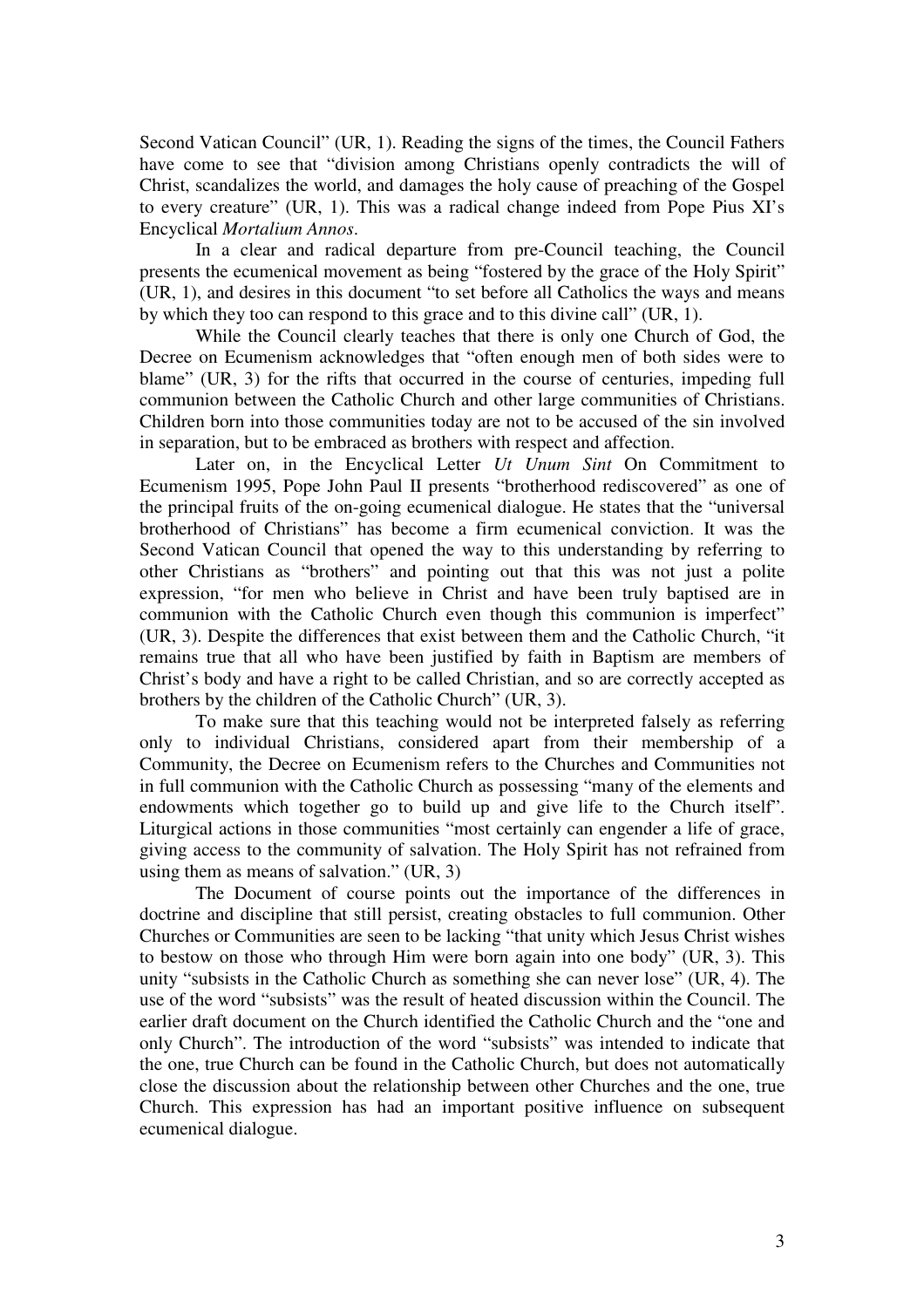In the concluding section of the first part of the Decree *Unitatis Redintegratio*, the Council "exhorts all the Catholic faithful to recognize the signs of the times and to take an active and intelligent part in the work of ecumenism", and "commends this work to the bishops everywhere in the world to be vigorously stimulated by them and guided with prudence" (UR, 4).

After calling on the whole Church, faithful and shepherds alike, to be concerned for the attainment of Christian unity, the Council sees this concern being expressed in the first place by renewal in the Catholic Church in fidelity to its own calling. Deficiencies in Church discipline, in the moral conduct of its members, "or even in the way the Church teaching has been formulated" (UR, 6), are seen as having in the past contributed to division, and Church renewal has therefore notable ecumenical significance.

 Such spiritual renewal should pervade every action within the Church, be it at the leadership level or within the community. "There can be no ecumenism worthy of the name without a change in heart" (UR, 7). All the faithful are called upon to live holier lives and to pray to the Holy Spirit for the grace "to be genuinely self-denying, humble, gentle in the service of others, and to have a brotherly generosity towards them" (UR, 7).

 Prayer, both public and private, should accompany this renewal. Together with a change of heart and a holier life, prayer is an essential element in promoting Christian Unity. Such *spiritual ecumenism* "should be regarded as the soul of the whole ecumenical movement" (UR, 8). Pope John Paul II will later on refer to "the primacy of prayer" in the search for Christian Unity (*Ut unum sint*, 21). It was not usual before Vatican II for Catholics to join with other Christians in prayer, but the Council proposed prayer in common as desirable for Catholics and "an effective means of obtaining the grace of unity" (UR, 8).

 This Chapter concludes with significant suggestions regarding the *dialogue of truth*. It encourages all those involved in ecumenical dialogue to seek to understand the outlook of the partner, their respective doctrines, their history, their spiritual and liturgical life, their religious psychology and general background (UR, 9). Each side is to meet on an equal footing and "the way and method in which the Catholic faith is expressed should never become an obstacle to dialogue with our brethren" (UR, 11). This has led to certain differences of doctrinal understanding between Churches being considered as not "Church-dividing".

 Catholic doctrine must of course be presented in its entirety, for "nothing is so foreign to the spirit of ecumenism as a false irenicism, in which the purity of Catholic doctrine suffers loss and its genuine and certain meaning is clouded" (UR, 11). The Council then makes two statements that were to prove invaluable in ecumenical dialogue. Firstly, "Catholic theologians standing fast by the teaching of the Church and investigating the divine mysteries with the separated brethren must proceed with a love for the truth, with charity and with humility". Secondly, "when comparing doctrines with one another, they should remember that in Catholic doctrine there exists a *hierarchy* of truths, since they vary in their relation to the fundamental Christian faith" (UR, 11).

 "Sacred theology and other branches of knowledge, especially of an historical nature, must be taught with regard to the ecumenical point of view, so that they may correspond more exactly with the facts" (UR, 10). Polemics are to be avoided and theology taught in this way during the formation of future priests. Certainly, even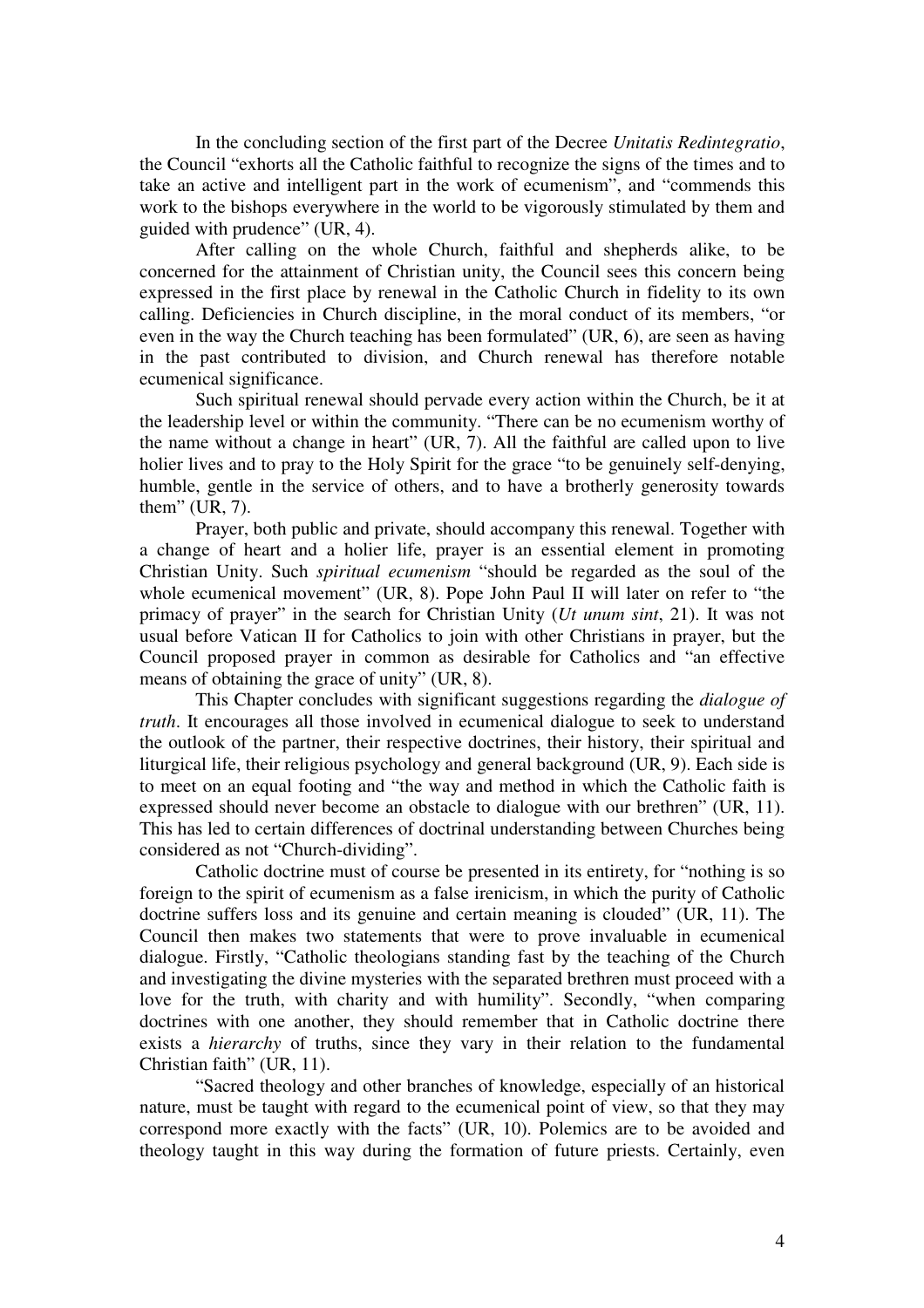after forty years much still has to be achieved in this connection within the Catholic Church.

 Finally, the Council Fathers point out the value of ecumenical cooperation, by which Christians together bear witness to their common hope and vividly express the relationship which in fact already unites them, while setting in clearer relief the features of Christ the Servant. (UR, 12)

Among other affirmations made by the Council in *Unitatis Redintegratio* that would prove to be of special importance for future dialogue, the following are worthy of special note:

- that Jesus is at work, in his Spirit, in the other Christian Churches and Communities;
- that baptised persons are truly reborn and so are brothers and sisters with each other and with Roman Catholics;
- that the worship of other Christians in their communities is accepted by God, who uses it to sanctify and save them;
- that members of the Catholic Church have also at times to take blame for the divisions that have occurred down through the centuries.

With this Decree, the Catholic Church entered fully into the Ecumenical Movement. Catholics were challenged to undergo a change of heart and to become involved in this new experience.

### *Implementation*

 There can never be any idea that the Holy Spirit, having guided the boat of Peter out into the "deep water" in order at Christ's command "to let out the nets", would then abandon ship! The experience of the past forty years has amply confirmed this.

 I have already mentioned the fundamental change that has taken place in the attitude of Christians, one to another. "Brotherhood Rediscovered" has indeed become a worldwide reality. The new relationship flowing from this understanding has been built on three pillars, one might say: prayer, cooperation or action together, and theological dialogue.

 More and more, Christians are coming together to pray. The annual Week of Prayer for Christian Unity remains the principal expression of shared prayer, but prayer together between Christians takes place also on many other occasions during the year, especially in Lent and Advent. Prayer to the Holy Spirit has brought numerous Christians throughout the world together in prayer, and then there have been great world gatherings of Christians for prayer for peace and world harmony.

 Similarly, in many places Christians are joining together in making the loving face of Christ known through humanitarian and charitable aid. There is far less competition now in development and humanitarian assistance. As a result Christians also develop among themselves bonds of friendship and understanding that cancel out painful old memories and remove prejudices. To use a phrase of Pope John Paul II, such "cooperation is a school of ecumenism".

 To reach the ultimate heights of Christian unity, however, attempts have to be made to remove the doctrinal conflicts that impede the Churches coming together in full communion around the Eucharistic table. Over the past forty years, considerable progress has been made in doing just this. The Catholic Church is engaged in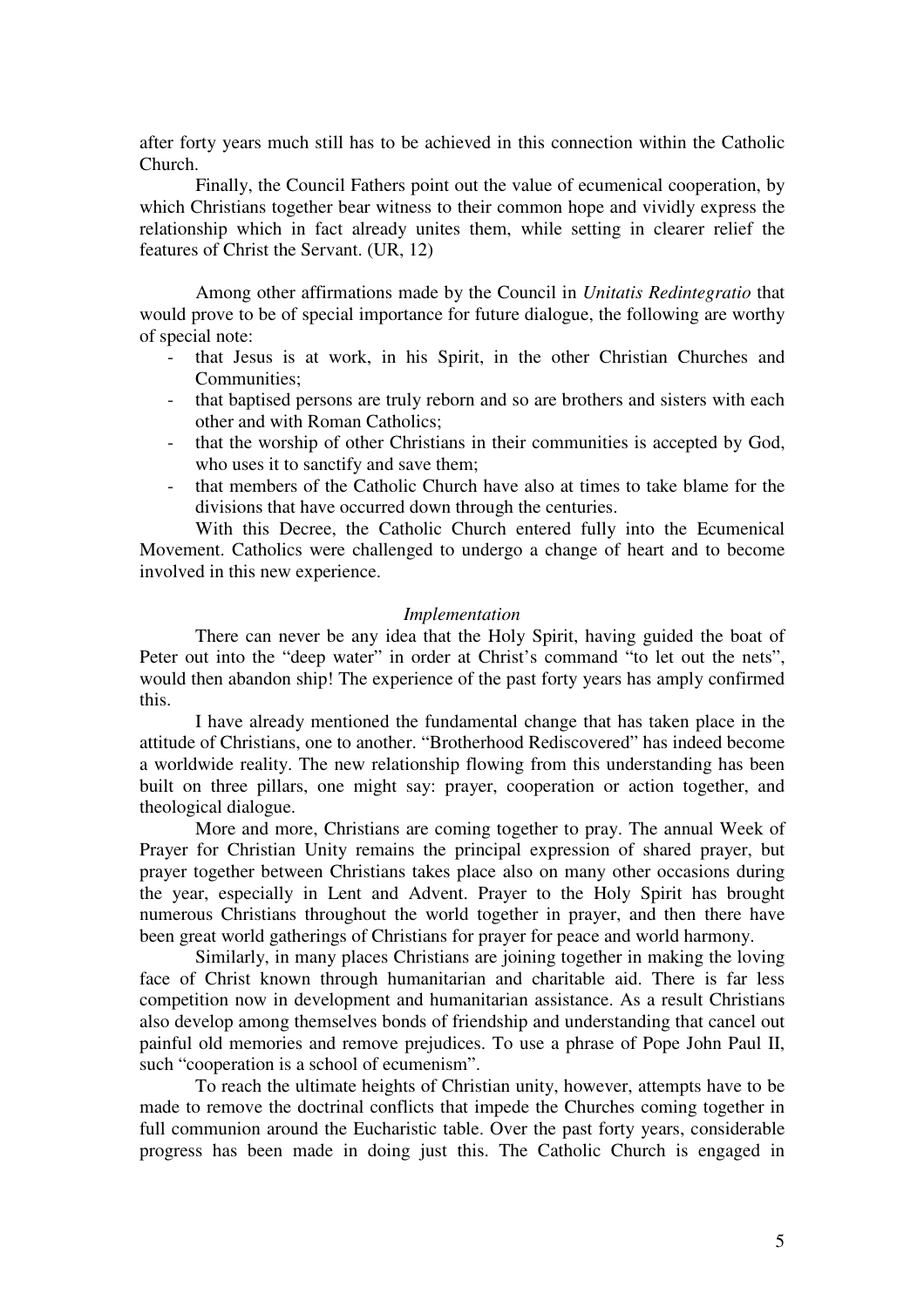theological dialogue with all the other Christian Churches and Communions. The result has been greater understanding between the Churches and in some cases the removal of old doctrinal disagreements, some reaching back 1500 years.

 This was the case in the dialogue between the Catholic Church and the Oriental Orthodox Churches, which resulted in Christological agreements on questions that had troubled the Church ever since the early Councils, and that of Chalcedon in particular (451).

Then in 1999, the Catholic Church and the Lutheran World Federation signed a Joint Declaration on Justification, ending 500 years of misunderstanding about the relation between faith and good works – a fundamental issue at the time of the Reformation. This is a deeply theological document that would deserve a lecture on its own. Let me just quote for you the central statement, from which the rest flows:

In faith we together hold the conviction that justification is the work of the triune God. The Father sent his Son into the world to save sinners. The foundation and presupposition of justification is the incarnation, death, and resurrection of Christ. Justification means that Christ himself is our righteousness, in which we share together the Holy Spirit in accord with the will of the Father. Together we confess: **By grace alone, in faith in Christ's saving work and not because of ant merit on our part, we are accepted by God and receive the Holy Spirit, who renews our hearts while equipping**  and calling us to good works.  $(N^{\circ} 15)$ 

There have been valuable agreed statements by the official Anglican/Roman Catholic International Dialogue – ARCIC – on Eucharist and Ministry that have received the official approval of the two Churches. A recent study of ARCIC II entitled the *Gift of Authority* has made a valuable contribution to one of the most difficult ecumenical discussions.

The Joint Commission for Dialogue between the Roman Catholic Church and the World Methodist Council approved in 2001 a similar document on "Teaching Authority among Catholics and Methodists" – *Speaking the Truth in Love.* 

Not all the bilateral dialogues have produced such outstanding results, but all are making a worthwhile contribution to the search for Christian Unity. The Pontifical Council for Promoting Christian Unity pursues with interest and deep commitment each of the dialogues in which it is engaged. As mentioned earlier, besides those already referred to, such dialogues are regularly carried on with the following:

- The World Alliance of Reformed Churches;
- The Disciples of Christ (Christian Church);
- The Baptist World Alliance;
- The Mennonite World Conference;
- The World Evangelical Alliance; and
- The International Catholic-Pentecostal Dialogue.

Dialogue at the local level between Churches has also made a significant contribution to greater doctrinal understanding.

### **3 The Holy Spirit and the Future of Ecumenism**

 No-one who is actively involved in the Ecumenical Movement has any illusion about the road ahead. Pope John Paul II has called it "a difficult path, but one full of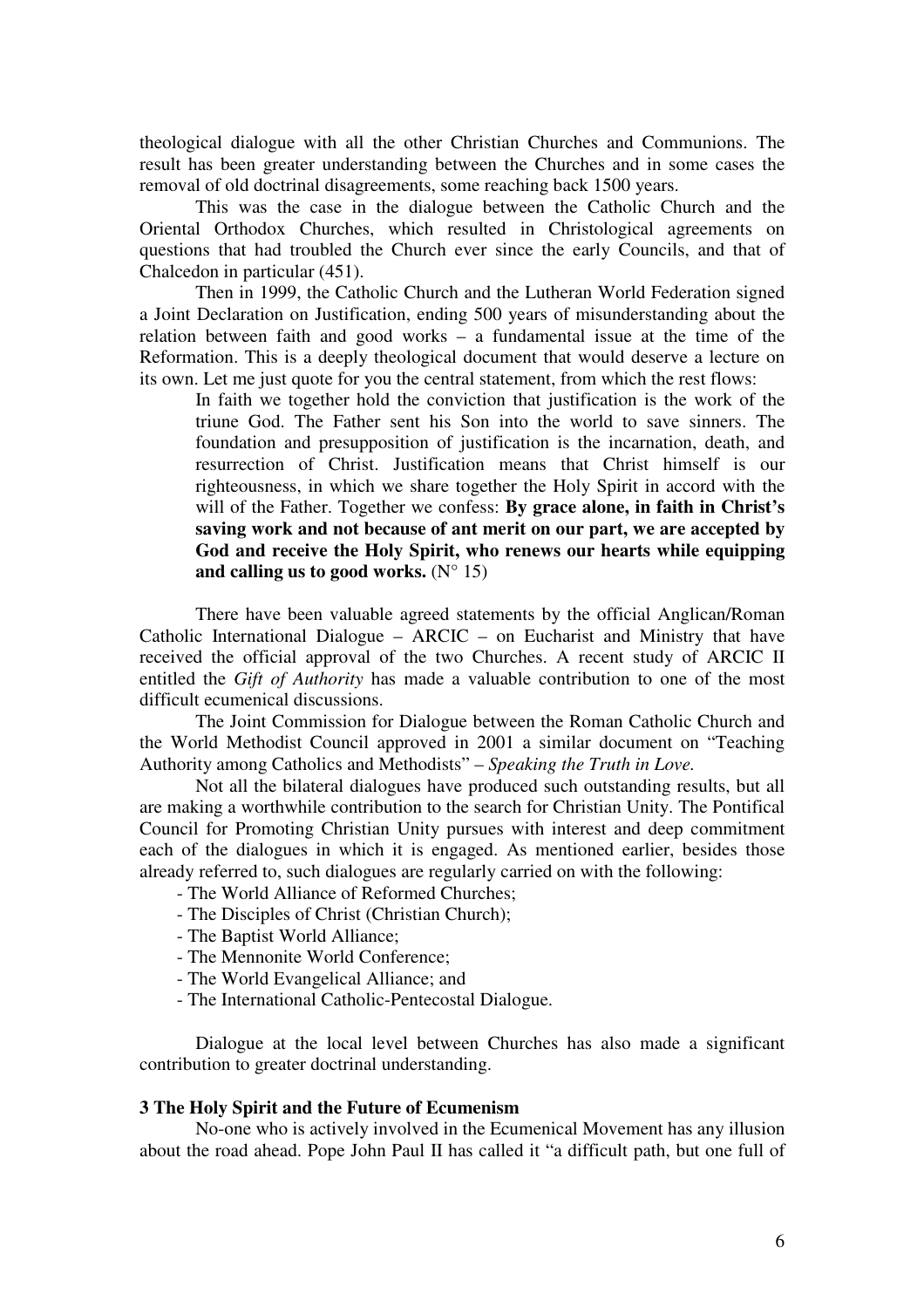joy". That certainly has been my own experience. Many of the old problems remain, while unfortunately new obstacles come into sight. For some the progress is too slow and frustration sets in. Psychological concerns continue to worry some people and memories of the past remain difficult to heal. The fundamental differences regarding "authority in the Church" prevent further progress on other important doctrines, especially eucharist and ministry.

What then is the hope of reaching the summit of the ecumenical mountain? In his homily at the ecumenical vespers service in the Basilica of St. Paul's Outside the Walls in Rome, at the close of the 2004 Week of Prayer for Christian Unity, Cardinal Walter Kasper, President of the PCPCU spoke of the great progress that has been made in the search for unity. He then indicated the difficult path ahead:

But, if we look at the world with objectivity, we can't pretend that everything is perfect. Sometimes we note feelings of ecumenical exhaustion, signs of new confessionalism, attempts to mine the path to unity. After having filled in the trenches that at one time divided us, we find them opening up anew in the field of ethics.

The Cardinal admitted that from a human point of view there are reasons for concern and for losing hope. On the other hand, he said, Christians are people of hope. "When the Spirit of God starts something, he always sees it through to completion".

 A similar thought is expressed by Pope John Paul II in the Exhortation at the end of his Encyclical Letter on Ecumenism *Ut Unum Sint*. He writes:

There is no doubt that the Holy Spirit is active in this endeavour and that he is leading the Church to the full realization of the Father's plan, in conformity with the will of Christ. This will is expressed with heartfelt urgency in the prayer which, according to the fourth Gospel, he uttered at the moment when he entered upon the saving mystery of his Passover. Just as he did then, today too Christ calls everyone to renew their commitment to work for full and visible communion (N° 102).

 Pope John Paul II sees the unity we seek as having its divine source in the Trinitarian unity of the Father, the Son and the Holy Spirit. He reminds the reader that Christ himself, at the hour of his Passion. prayed "that they may all be one":

This unity, which the Lord has bestowed on his Church, and in which he wishes to embrace all people, is not something added on, but stands at the very heart of Christ's mission. Nor is it some secondary attribute of the community of his disciples. Rather, it belongs to the very essence of this community. God wills the Church, because he wills unity, and unity is an expression of the whole depth of his *agape* ( N° 9).

 The Second Vatican Council had stated that concern for restoring unity was to be considered a task for all the members of the Church, according to the ability of each (UR 5), and Pope John Paul II comes to the following conclusion, which is of great importance for the future activity of the Catholic Church:

Thus it is absolutely clear that ecumenism [...] *is not just some sort of 'appendix'* which is added to the Church's traditional activity. Rather, ecumenism is an organic part of her life and work, and consequently must